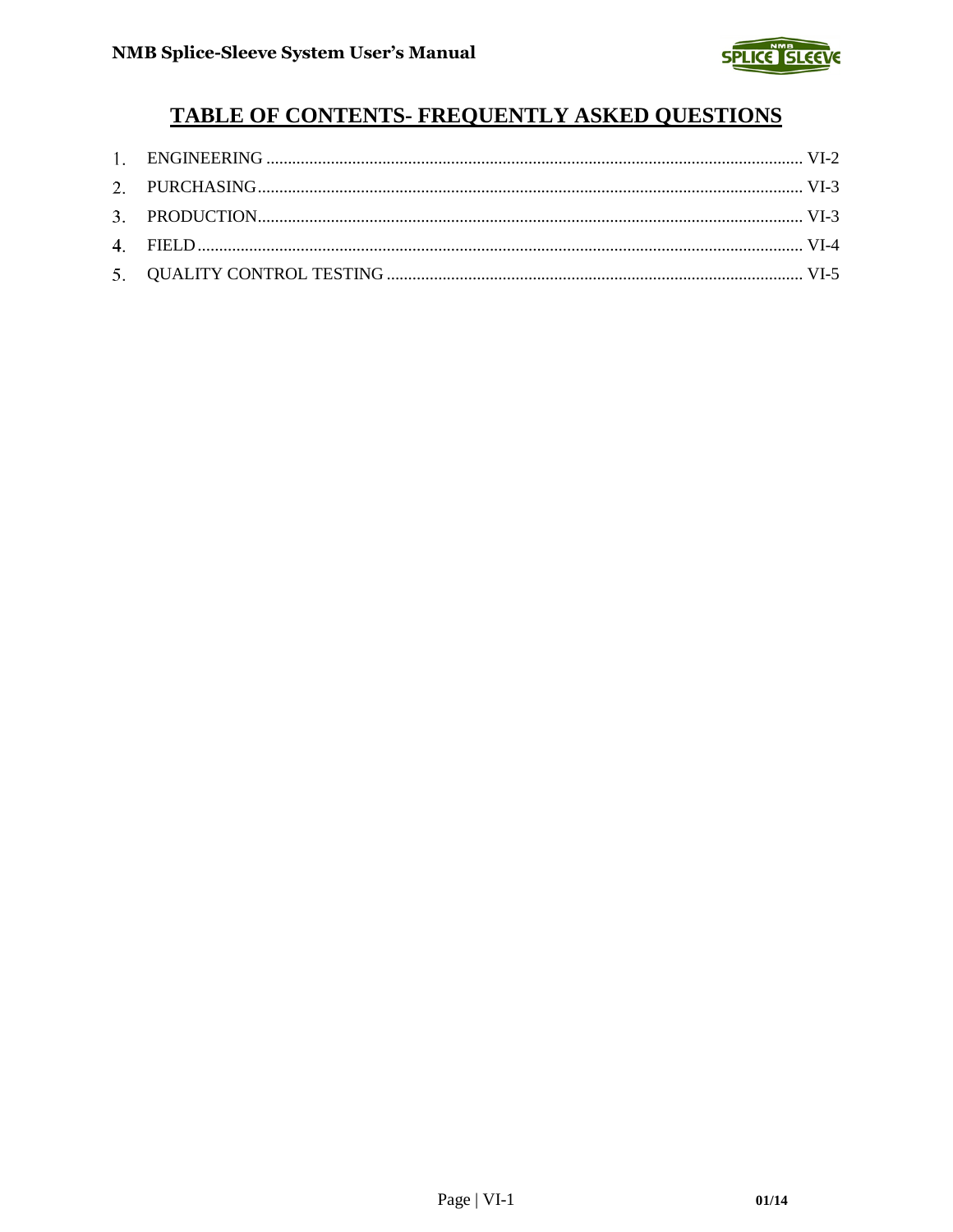

#### <span id="page-1-0"></span>1. **ENGINEERING**

### **1. [How many bar sizes differential can be accommodated?](http://splicesleeve.com/faq.html#1)**

Any given size sleeve can connect the bar designated or any combination of smaller bars. For example, the #11U-X sleeve can connect, #11, #10, #9, #8, #7, etc. The minimum embedment length for the bars in the sleeve must follow the requirements for the sleeve size, not the bar size. However, it is recommended to upsize 2 bar sizes. For example, #9U-X sleeves can be used for splicing #7, #8, and #9.

### **2. [What is the difference between a Type 1 and Type 2 splice?](http://splicesleeve.com/faq.html#2)**

**Type 1** mechanical connection splices outlines that, a full mechanical connection shall develop in tension or compression, as required at least 125 percent of specified yield strength  $f_v$  of the reinforcing bar. The definition of **Type 2** depends on the code being referenced.

- For **Type 2** mechanical connection splices, Section 21.1.6.1 of ACI 318-11 outlines that a full mechanical splice connection shall develop in tension or compression, as required, at least **1.25f<sup>y</sup>** of the reinforcing bar and shall develop the specified tensile strength of the spliced bar which is the same as 150% of specified yield for ASTM A615.
- For **Type 2** mechanical connection splices, Section 1921.2.6.1.2 of UBC-97 outlines that, mechanical connections shall develop in tension lesser of 95 percent of the ultimate tensile strength,  $f_u$  or 160 **percent** of specified yield strength,  $f_v$  of the reinforcing bar and the ICBO Evaluation Service adds cyclic testing under Acceptance Criteria AC133. The NMB has been reviewed for Type 2 as noted in Evaluation Report ESR-3433.

### **3. [Do I need to specify Type 2?](http://splicesleeve.com/faq.html#3)**

Type 2 splices are only needed if the coupler is deemed to be in a plastic hinge zone in the structural system and the building is located in a high seismic zone which requires confirming of provisions outlined in Chapter 21 of the ACI 318 Building Design Code.

#### **4. [Is the Type 2 NMB Splice-Sleeve different?](http://splicesleeve.com/faq.html#4)**

No, it is the same sleeve. However, the minimum grout strength changes from 6,500-psi for Type 1 (125%) to 9,500-psi for Type 2 (150%) connections as per ACI 318-11.

#### **5. [Do I need to specify different grout for Type 2?](http://splicesleeve.com/faq.html#5)**

No, the only grout approved for use in the NMB Splice-Sleeves is SS Mortar®. We have designed SS Mortar to achieve well over 11,000-psi at 28-days when mixed as directed. Typical 28 days strength ranges above 12,500-psi.

#### **6. [Can I use the NMB upside down?](http://splicesleeve.com/faq.html#6)**

Yes, this is called Pre-Grout position. The sleeve is filled (pre-grouted) just before the precast element is erected above. This is especially good to create blind architectural connections. However, if you want the option of pumping grout after erecting, you can detail so as to pump grout through the 14 mm PVC grout tube and seal off the 22 mm port that allows grout to spill over at the wide end.

#### **7. [Do I need to stagger sleeves?](http://splicesleeve.com/faq.html#7)**

No, sleeves are not usually staggered. It is highly impractical to stagger sleeves on either side of a joint. Many tests have been done over 33 years that show staggering is not necessary. Further, you can refer to the ACI Committee 349 "Code Requirements for Nuclear Safety Related Concrete" that gives design criteria for eliminating staggering that normally is required in Chapter 21 of the ACI 318 code.

#### **8. [How close can I space NMB's?](http://splicesleeve.com/faq.html#8)**

The NMB is treated like it is a rebar. You must be able to get concrete around it. Based on the maximum size of aggregate a minimum distance of 1" between sleeves is to be maintained.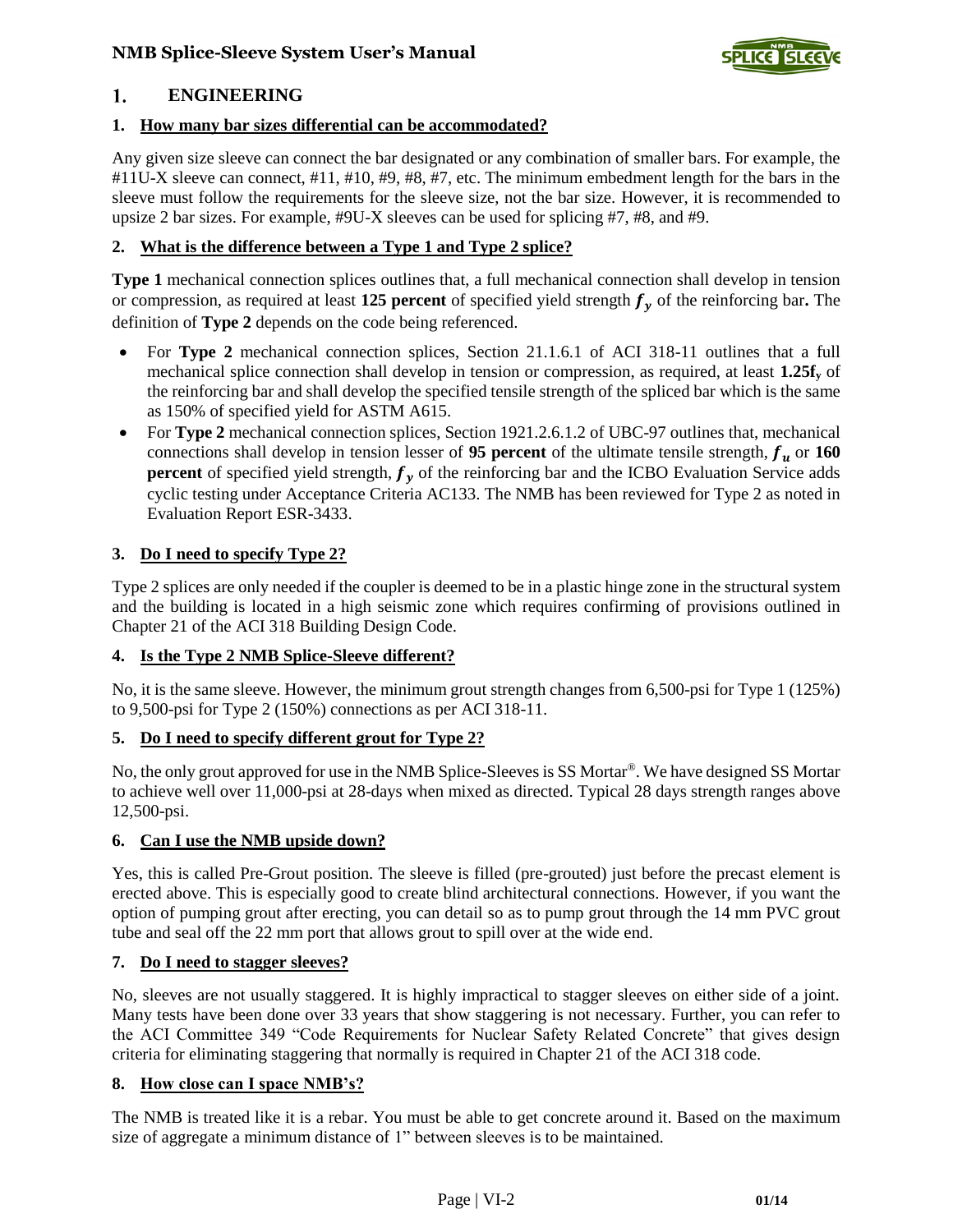

#### **9. How much [concrete cover is required for](http://splicesleeve.com/faq.html#9) the NMB's?**

The NMB is treated like it is the main reinforcing bar. Depending on the exposure conditions, one need to maintain the minimum cover that would have been required over the main bars.

#### **10. [What is the embedment length of a bar and sleeve assembly?](http://splicesleeve.com/faq.html#10)**

The NMB is considered to be part of the bar and its length is part of the embedment length for the situation in question.

#### **11. [Can the NMB connect Epoxy Coated Rebar?](http://splicesleeve.com/faq.html#11)**

Yes. NMB Splice Sleeves are available with Epoxy Coating on the outside.

#### **12. [Can the NMB be hot-dip galvanized?](http://splicesleeve.com/faq.html#12)**

No. However, zinc coating can be applied on the outer surface. SSNA provides zinc coated sleeves

#### <span id="page-2-0"></span>**PURCHASING**  $2.$

#### **1. [Where can I get help to figure out what to order?](http://splicesleeve.com/faq.html#21)**

Call Splice Sleeve North America at (877) 880-3230 or email to [info@splicesleeve.com.](mailto:info@splicesleeve.com)

#### **2. [Where do I place an order?](http://splicesleeve.com/faq.html#22)**

Call Splice Sleeve North America at (877) 880-3230 or FAX (734) 838-0422 or email to: [order@splicesleeve.com.](mailto:order@splicesleeve.com)

#### **3. [What is the difference between a Rubber Plug \(RP\) and a Setter Rubber \(SR\)?](http://splicesleeve.com/faq.html#23)**

The Rubber Plug (RP) is a standard accessory that fits over the narrow end of the sleeve and seals the factory bar coming into the sleeve. The Setter Rubber (SR) is part of the Cam-Type Sleeve Setter (STR-CT). It fits in the wide end of the sleeve and holds it to the form. If production calls for more rubbers, you need to ask which ones, for the sleeve or the setter?

#### **4. [What else do I need to order besides sleeves?](http://splicesleeve.com/faq.html#24)**

That depends on the application. You will probably need PVC tubing if the sleeves are located in Post-Grout position (bottom of piece, above the joint). You will need Cam-Type Setters (STR-CT) or PIN Type- (PS) for each sleeve in each form. The field crew will need SS Mortar, a hand grout pump and mixer blade among other common items. Call us for help with your specific situation. Please refer to **NMB Order Guide** page.

#### **5. [When can I expect delivery?](http://splicesleeve.com/faq.html#25)**

We have warehouses in California and Pennsylvania. Most orders are shipped by truck to arrive within one week. We can air freight overnight for stocked items as per your instruction.

#### <span id="page-2-1"></span>**PRODUCTION** 3.

#### **1. [Can we use flexible grout tubing?](http://splicesleeve.com/faq.html#31)**

Flexible tubing is not recommended because the grouting crew may have to clear a plugged port in the field. It is much easier to clear a straight tube with a rod or drill bit. If you must use a flexible tube, make sure the interior is smooth and the tubing as stiff as possible to minimize the risk of collapse. Check all tubing in the plant before shipping precast to the field. Field crews should check tubing on the truck before erecting.

#### **2. [How do you attach PVC tubing to the sleeve?](http://splicesleeve.com/faq.html#32)**

The preferred method is to use thick PVC cement. You can also use electrical tape wrapped around the end to wedge and seal the tube in the sleeve's port for short lengths (less than 6").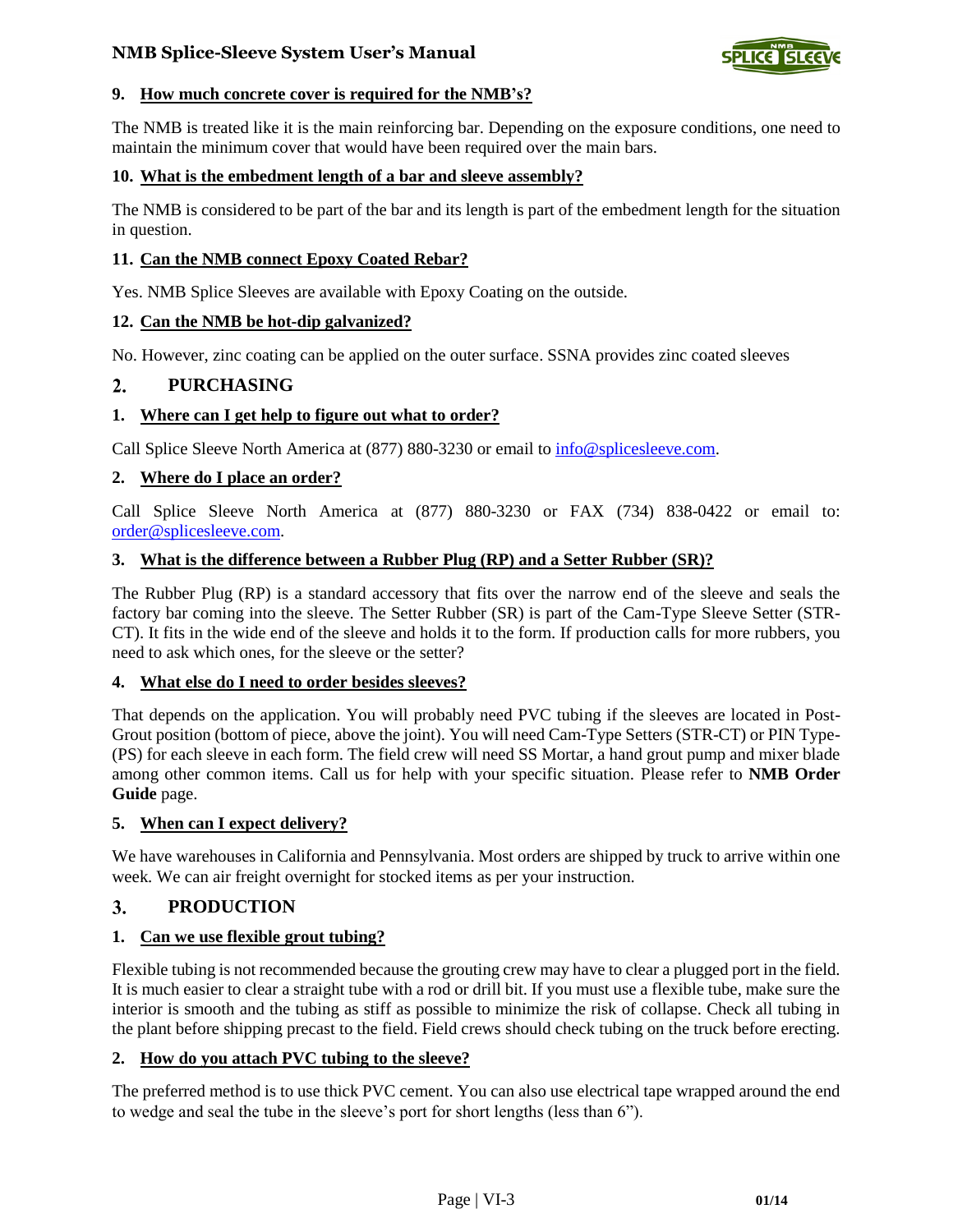

### **3. [How much do you tighten the sleeve setter \(STR-CT\)?](http://splicesleeve.com/faq.html#33)**

The setter should be just tight enough that the sleeve cannot be rotated by hand. Over-tightening is not a problem however, the Setter Rubber (SR) wears out faster. It is recommended that you release the cams overnight during curing to prolong rubber life.

#### **4. [How do I know the factory rebar is properly embedded?](http://splicesleeve.com/faq.html#34)**

The NMB has Bar-Stops in the middle of the sleeve to set the embedment length. It is also recommended to mark the bar using a jig tube such that the mark appears just outside the Rubber Plug (RP) as a visual pre-pour check.

#### **5. [We are using #11U-X sleeves to connect #9 rebar. Any precautions?](http://splicesleeve.com/faq.html#35)**

Check the Rubber Plug (RP) to make sure it is sealing around the bar as it enters the sleeve. Add duct tape or wrap the RP with a tie wire to make sure the seal is tight. Make sure the bar is fully embedded in the sleeve (see answer above).

#### **6. [Do I have to saw cut rebar going into NMB Splice-Sleeve?](http://splicesleeve.com/faq.html#36)**

Rebar going into the NMB Splice-Sleeve can be cut by saw, shear, or torch.

#### **7. [What do we do if we lose some accessories?](http://splicesleeve.com/faq.html#37)**

Those accessories can be re-ordered separately. For emergency measure; if you lose the Rubber Plug (RP), cut tubular foam pipe insulation into donuts and duct tape them to the end of the sleeve and bar. See the procedure in the User's Manual for the #18U sleeve. Duct tape can also be used to cap the grout tubes. You can substitute ASTM Schedule 40 PVC tubing for our standard metric tubing, but you will have to bevel grind the ends to fit the port. The Grout Washer is used in the field and can be re-ordered and shipped overnight.

#### <span id="page-3-0"></span> $\overline{4}$ . **FIELD**

#### **1. [The rebar anchor dowel coming out of the foundation is too short. What can I do?](http://splicesleeve.com/faq.html#41)**

Weld a short length of rebar or a small nut on the short bar to bring it into tolerance.

#### **2. [The rebar anchor dowels are out of tolerance in plan. What can I do?](http://splicesleeve.com/faq.html#42)**

If the bar is within a bar diameter of correct position, drill a hole similar to the diameter of the bar on the side you need to move it. Bend the bar over such that it is in proper location at the base and insert a steel wedge to hold the position. Then, bend the bar back to vertical pivoting at the wedge. Epoxy or grout the hole around the wedge.

If the bar is more than a bar diameter away, cut it off and drill and epoxy anchor a new bar in the correct location. Choose an epoxy anchoring system that develops the ultimate strength of the rebar.

#### **3. [Can I use any grout besides SS Mortar](http://splicesleeve.com/faq.html#43)®?**

No.

#### **4. [How fast does SS Mortar cure?](http://splicesleeve.com/faq.html#44)**

It depends on temperature. In warm weather (70°F+ daytime), it should cure overnight to achieve more than 4,000-psi compressive strength, which should be sufficient to allow removal of bracing. Freezing weather requires the use of radiant heaters to first get the sleeves over 50°F and then to maintain heat overnight.

#### **5. [Do I need a high pressure power pump?](http://splicesleeve.com/faq.html#45)**

No, a hand-operated grout pump is quite sufficient. We recommend the Kenrich Model GP-2HD/SS. It works well for SS Mortar and can be used all around the job site for other grouting applications. SSNA also